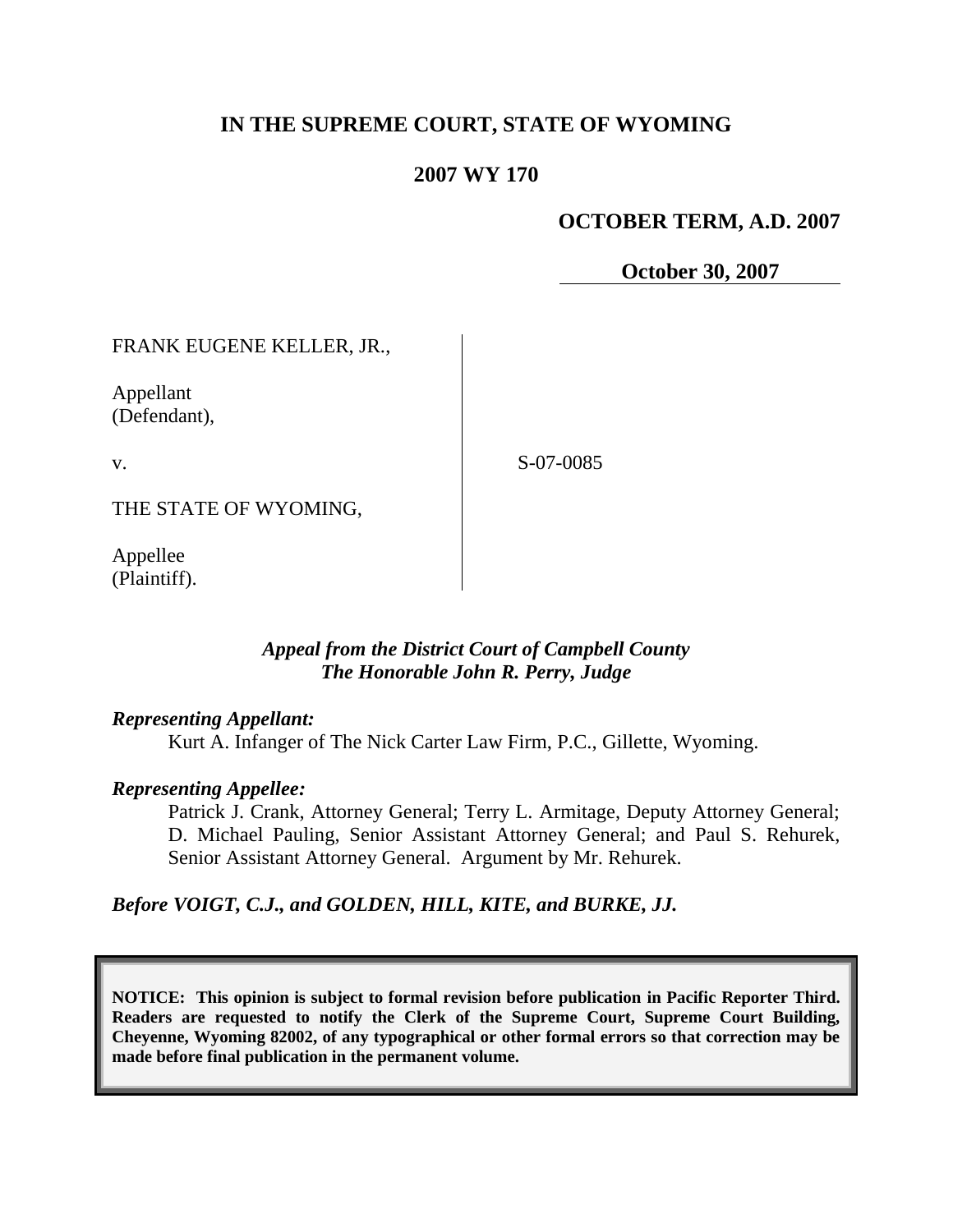#### **VOIGT, Chief Justice.**

 $\overline{a}$ 

[¶1] The appellant pled guilty to felony possession of a controlled substance, methamphetamine, in violation of Wyo. Stat. Ann. § 35-7-1031(c)(ii) (LexisNexis 2007), reserving his right to appeal the district court's denial of his motion to suppress evidence.<sup>1</sup> We affirm because the investigative detention of the appellant did not violate either the Fourth Amendment to the United States Constitution or Article 1, § 4 of the Wyoming Constitution. Consequently, the district court did not err in denying the pretrial motion to suppress.

#### **ISSUE**

[¶2] Did the investigative detention of the appellant prior to seizure of the evidence violate the Fourth Amendment to the United States Constitution, or Article 1, § 4 of the Wyoming Constitution?

#### **FACTS**

[¶3] At about 8:00 p.m. on March 18, 2006, Deputy Dave Lauck of the Campbell County Sheriff's Office was on routine patrol on Interstate 90. He drove into an unlit "pullout" area known to local law enforcement officers as a place where underage drinking, drug usage, vandalism, and theft from vehicles frequently occurred. As he drove into the pullout area, Deputy Lauck saw a Chrysler PT Cruiser parked, with its headlights off, but its motor running. The headlights of his patrol vehicle briefly illuminated the interior of the PT Cruiser, and Deputy Lauck noticed a "flurry of movement" in the front seat area. Deputy Lauck parked his patrol vehicle and walked up to the front passenger door of the PT Cruiser "to find out more about what was going on."

[¶4] The appellant was seated in the front passenger seat of the PT Cruiser, with the seat reclined at about a 45-degree angle. The reclined seat, combined with the tinted window, made it difficult for Deputy Lauck fully to see the appellant, which raised both officer safety and evidence destruction concerns in his mind. The appellant lowered the passenger window about halfway. As he asked the appellant "what was going on," Deputy Lauck noticed that the appellant appeared nervous, and he also noticed an "unusual" odor coming from inside the car. The odor, which Deputy Lauck alternatively described as "an old burnt smell," or a "chemical smell," made him suspect drug activity, despite the fact that he could not identify the odor as coming from any specific controlled substance with which he was familiar through his training and experience.<sup>2</sup>

<sup>&</sup>lt;sup>1</sup> W.R.Cr.P. 11(a)(2) allows entry of a conditional guilty plea, with reservation of the right to appeal the denial of a pretrial motion.

<sup>&</sup>lt;sup>2</sup> When asked, the appellant stated that the odor resulted from sexual activity, and when Deputy Lauck later approached the driver's door, he noticed that the female driver was partially unclothed.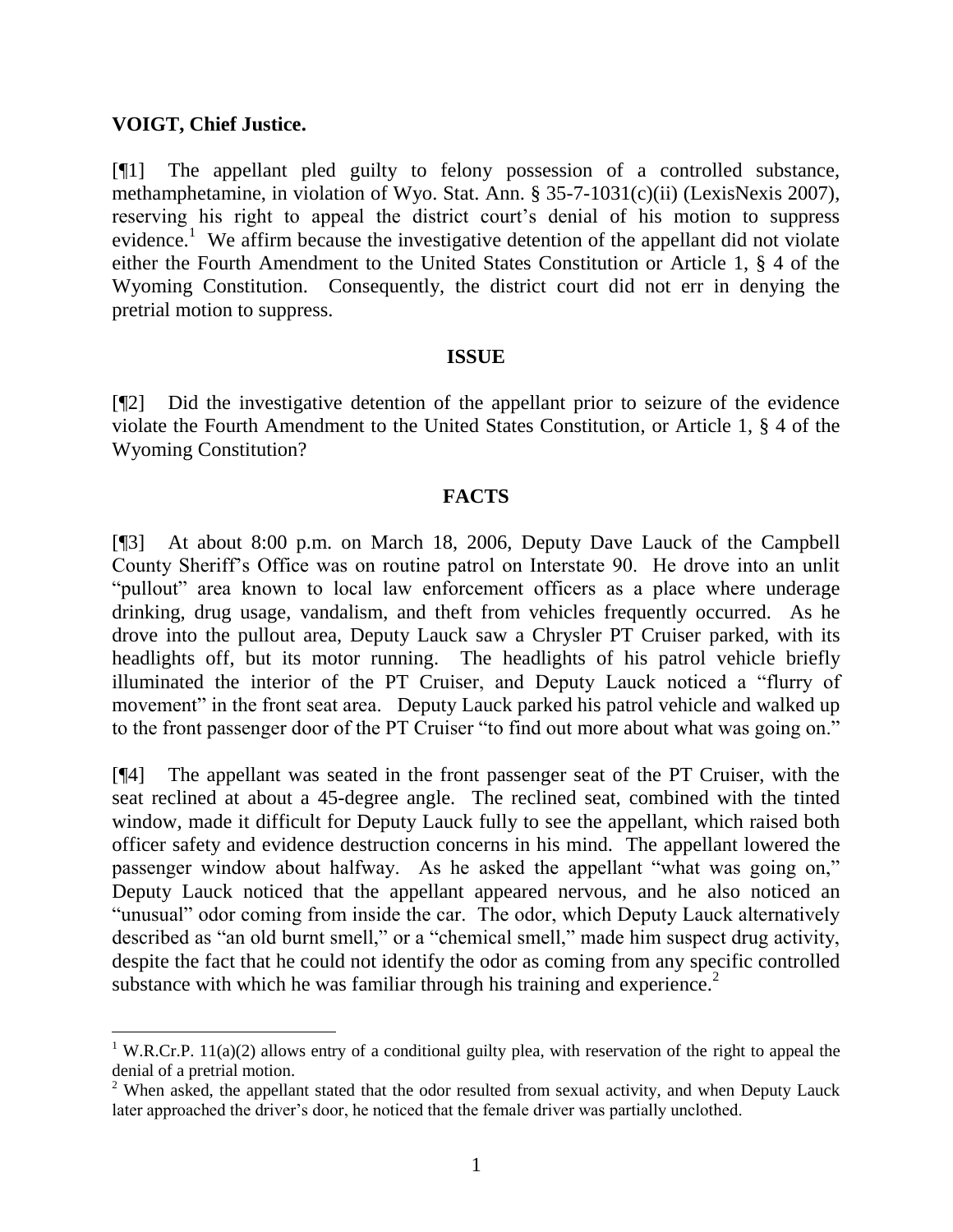[¶5] Deputy Lauck next obtained the driver's licenses of both the appellant and the driver, Cassie Gose. He returned to his patrol vehicle, where he ran local warrant and driver's license checks and called for backup and a K-9 unit.<sup>3</sup> Deputy Scott Appley arrived at the scene as backup within five to seven minutes after Deputy Lauck first approached the PT Cruiser. No K-9 unit responded.

[¶6] Deputy Lauck next walked from his vehicle to the driver's door of the PT Cruiser and asked the driver to step out. His purpose was to determine the source of the unusual odor, and in particular to see "if they were in the process of using controlled substances." He asked the driver if there were any drugs in the car and she indicated that there was "a pipe." She voluntarily retrieved a pipe and a small amount of marijuana from behind the driver's seat and gave it to Deputy Lauck. Deputy Lauck asked if he could search the car and the driver consented. She was then arrested.

[¶7] Before Deputy Lauck began to search the PT Cruiser, he had the appellant get out and stand near Deputy Appley. He then searched the car, finding marijuana seeds and stems, and a white pill in the passenger seat, as well as another pipe in the glove compartment. He also found a prescription bottle of hydrocodone tablets, in the driver's name, in a compartment in the passenger door.

[¶8] The appellant and Deputy Appley stood near the patrol vehicles while Deputy Lauck searched the PT Cruiser. The appellant was fidgety and was talking to himself, and began putting his hands in his pockets, which made Deputy Appley uncomfortable because he had not patted down the appellant for weapons. Consequently, Deputy Appley had the appellant empty his pockets, placing the contents onto the back of Deputy Lauck's patrol vehicle. Deputy Appley then patted down the appellant, finding no weapons.

[¶9] A few minutes later, the appellant asked Deputy Appley if the appellant could urinate. Deputy Appley directed the appellant to the back of the patrol vehicles. The appellant returned, and soon asked if he could sit down because he was cold. Deputy Appley told him to sit by the back tire of the patrol vehicle so the deputy could continue both to watch the appellant and to observe the car search, in his backup capacity. The appellant sat on the ground for a few minutes, but then asked if he could sit in the patrol vehicle. Deputy Appley assented and opened the door to allow the appellant to sit on the passenger seat. As he did so, Deputy Appley observed a baggie lying on the ground where the appellant had been seated.

<sup>&</sup>lt;sup>3</sup> The record does not indicate the result of the warrants and driver's license checks, but we assume they were negative inasmuch as Deputy Lauck took no action in response thereto.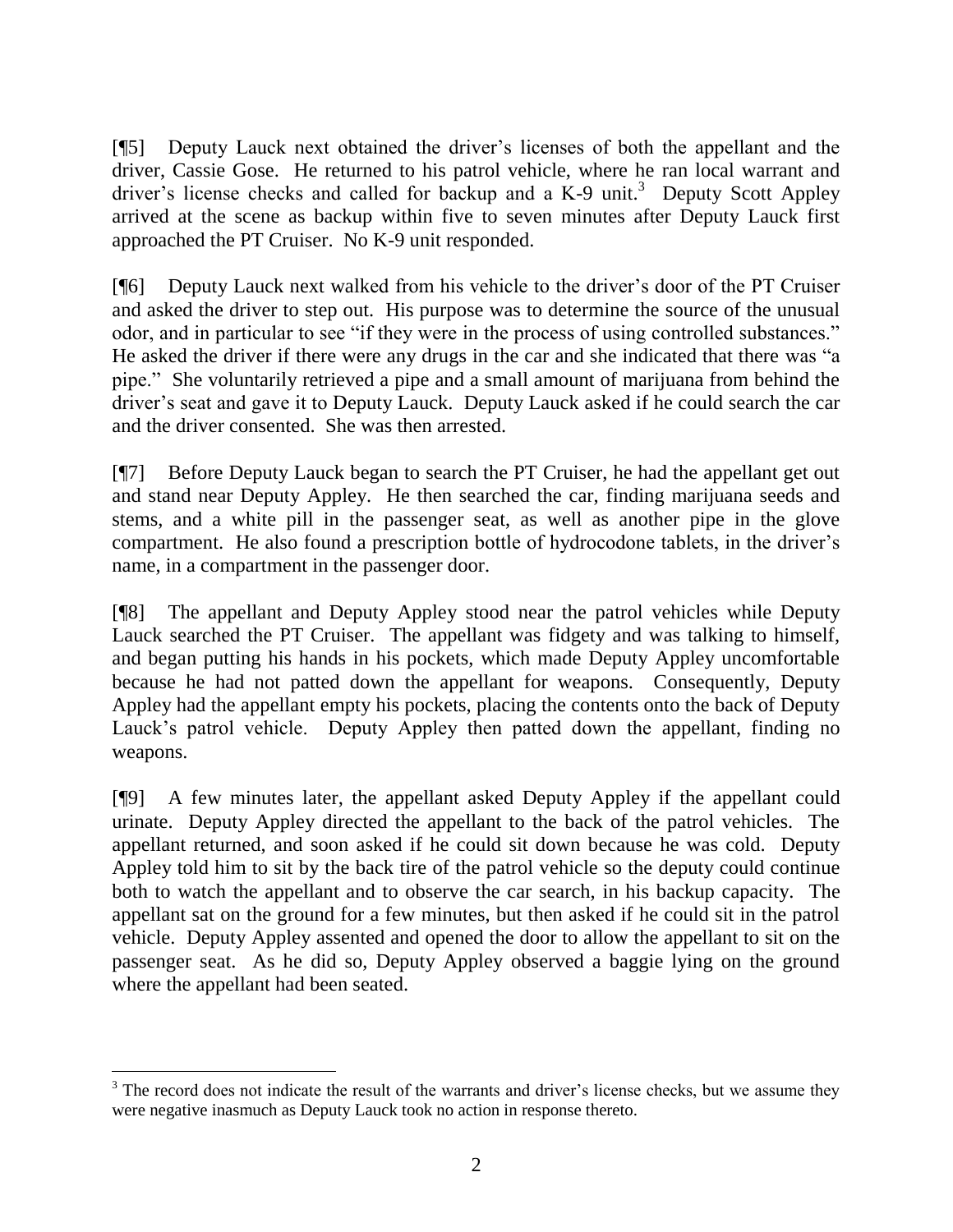[¶10] Deputy Appley picked up the baggie and asked the appellant what it was. The appellant denied that it belonged to him, and accused the deputy of "planting" it. At the same moment, Deputy Appley saw another baggie fall out of the appellant's pants leg onto the floor board of the patrol vehicle. Both baggies contained a white powder that Deputy Appley suspected to be, and that later was proven to be, methamphetamine. The appellant was then arrested and transported to jail. Upon the appellant being searched for admission into the jail, another baggie of methamphetamine was found in the crotch area of his pants, and a small cellophane packet of marijuana was found hidden under his testicles.

#### **STANDARD OF REVIEW**

[¶11] We outlined our standard for reviewing the district court's denial of a motion to suppress evidence in *Campbell v. State*, 2004 WY 106, ¶ 9, 97 P.3d 781, 784 (Wyo. 2004):

> When this Court reviews a district court's decision on a motion to suppress evidence, we do not disturb the district court's findings on factual issues unless they are clearly erroneous. *Meek v. State*, 2002 WY 1, ¶ 8, 37 P.3d 1279, ¶ 8 (Wyo. 2002); *McChesney v. State*, 988 P.2d 1071, 1074 (Wyo. 1999). The evidence is viewed in the light most favorable to the district court's determination because the district court conducts the hearing on the motion to suppress and has the opportunity to assess the credibility of the witnesses, weigh the evidence, and make the necessary inferences, deductions, and conclusions. *Id*. "When the district court has not made specific findings of fact, we will uphold its general ruling if the ruling is supportable by any reasonable view of the evidence." *Meek*, ¶ 8 (quoting *Frederick v. State*, 981 P.2d 494, 497 (Wyo. 1999). However, the issue of law—whether an unreasonable search or seizure has occurred in violation of constitutional rights is reviewed *de novo*. *Damato v. State*, 2003 WY 13, ¶ 7, 64 P.3d 700, ¶ 7 (Wyo. 2003). *See also Meadows v. State*, 2003 WY 37, ¶ 14, 65 P.3d 33, ¶ 14 (Wyo. 2003); *Wilson v. State*, 874 P.2d 215, 218 (Wyo. 1994).

### **DISCUSSION**

[¶12] The question before the Court is actually quite limited. The appellant does not question the legality of Deputy Lauck having approached the PT Cruiser, or his having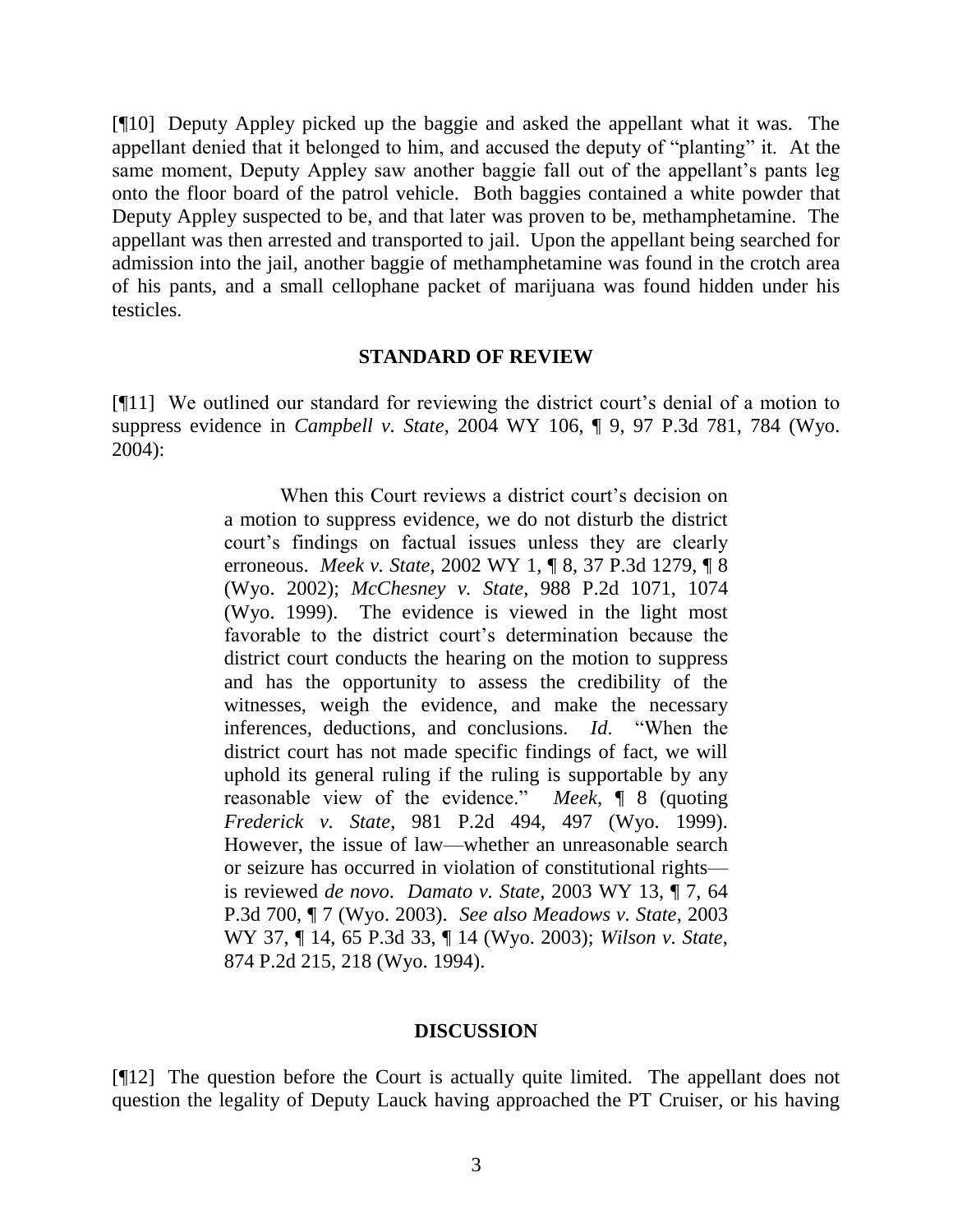contacted the appellant to determine "what was going on." Primarily, the appellant contends that, once he told Deputy Lauck that the couple had been engaged in sexual activity, Deputy Lauck had no reasonable suspicion of any unlawful activity that justified further detention.

[¶13] We disagree. To begin with, the request to see identification does not convert a consensual encounter into a seizure that invokes Fourth Amendment protection. *Rice v. State*, 2004 WY 130, ¶ 25, 100 P.3d 371, 379 (Wyo. 2004); *Wilson v. State*, 874 P.2d 215, 222 (Wyo. 1994). Consequently, the appellant and Gose were not "seized" until Deputy Lauck actually took their driver's licenses and walked back to his patrol vehicle to run records checks. The precise question before the Court is whether, at that moment, Deputy Lauck had a reasonable suspicion of criminal activity to allow him to detain the couple for the purpose of investigating that suspicion. We believe he did.

[¶14] The test is whether the State can show "the presence of specific and articulable facts and rational inferences which give rise to a reasonable suspicion that a person has committed or may be committing a crime[.]" *Custer v. State*, 2006 WY 72, ¶ 13, 135 P.3d 620, 624-25 (Wyo. 2006). The facts supporting Deputy Lauck's reasonable suspicion were: (1) the particular area where the PT Cruiser was parked was known by local law enforcement officers to have a history of criminal activity, including underage drinking, drug use, vandalism, and theft from cars; (2) when he entered the pullout area, he observed a "flurry of movement" in the front seat area of the PT Cruiser; (3) when the appellant partially lowered the passenger window, Deputy Lauck immediately noticed an "old burnt smell" or "chemical smell" that he associated with drug use, but could not quite identify; (4) the appellant's car seat was reclined back, making it difficult for Deputy Lauck to see the appellant or the appellant's hands; and (5) the appellant was visibly nervous. While any one of these factors, standing alone, probably would not have created reasonable suspicion, we hold that, taken together, they did.

[¶15] It must also be remembered that the detention that is at issue here was very brief. From the time Deputy Lauck took the driver's licenses, to the point he returned to the PT Cruiser to talk to Gose was but a very few minutes. Gose almost immediately admitted the presence of drugs and drug paraphernalia in the car, and retrieved them for the deputy. Reasonable suspicion then became probable cause to search the PT Cruiser, and both Gose and the appellant were justifiably detained during that process. In truth, Deputy Lauck's contact with Gose and the appellant prior to Gose's admission was both brief and minimal, and we cannot say that it violated either Article 1, § 4 of the Wyoming Constitution or the Fourth Amendment to the United States Constitution.

### **CONCLUSION**

[¶16] The totality of the circumstances facing Deputy Lauck as he encountered Gose and the appellant in the pullout area gave him reasonable suspicion of criminal activity. His